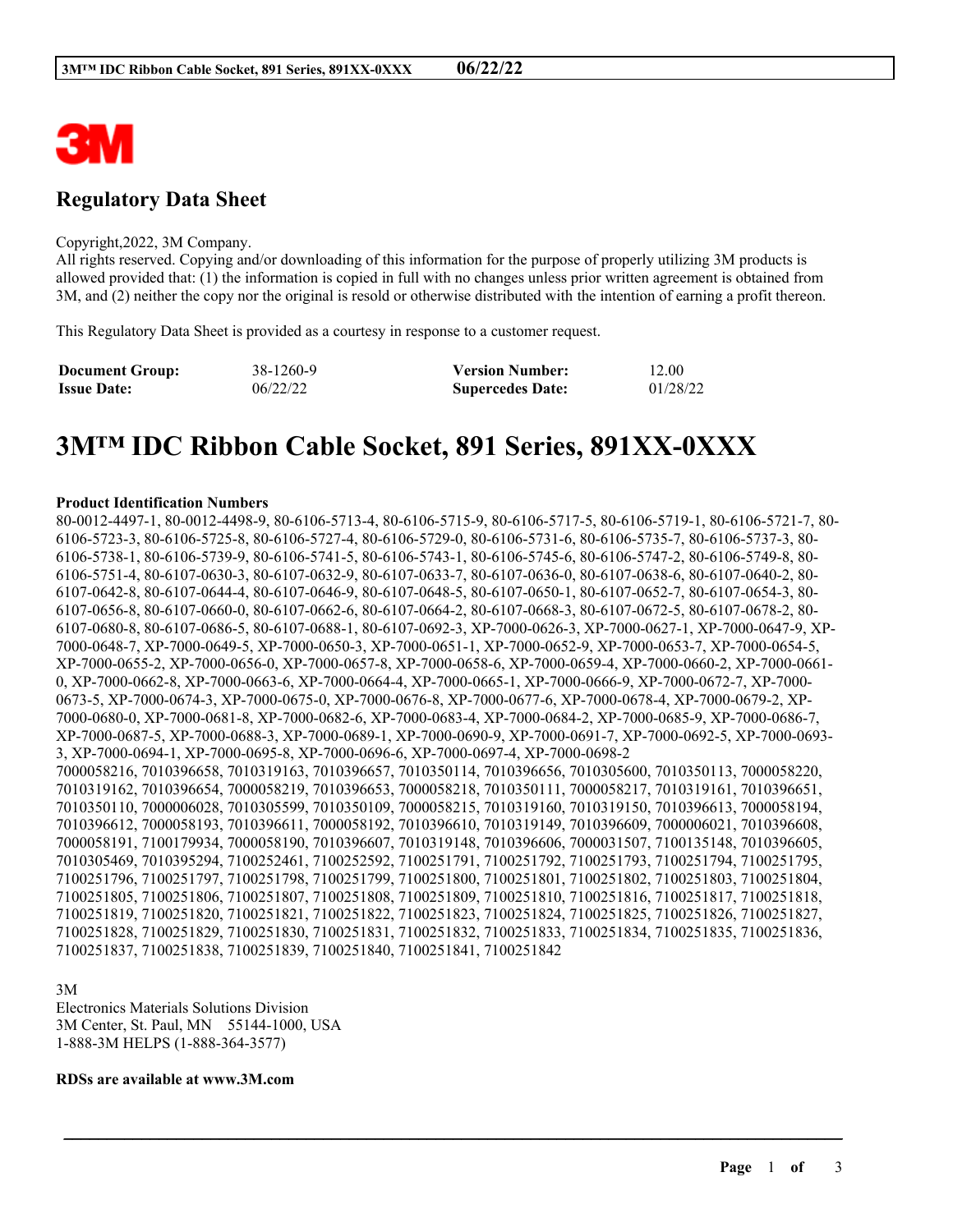## **Regulations and Industry Standards**

## **SDS (US OSHA)**

This product is an article and therefore is not subject to the requirements of the US Occupational Safety and Health Administration's (OSHA) Hazardous Communications Standard 29 CFR 1910.1200(b)(6)(v) to provide a Safety Data Sheet (SDS).

## **California Proposition 65**

This product is an industrial product manufactured outside of California. It has not been assessed for consumer sale or use. Contact the manufacturer if more information is needed for your use.

#### **China RoHS**

This product or part does not exceed the maximum concentration values (MCVs) in China RoHS GB/T 26572-2011 (Requirements of Concentration limits for certain restricted substances in electrical and electronic products), which means that each of the homogeneous materials within this product is below the following MCVs: (a) 0.1% (by weight) for lead and its compounds, mercury and its compounds, hexavalent chromium and its compounds, polybrominated biphenyls or polybrominated diphenyl ethers; and (b) 0.01% (by weight) for cadmium and its compounds.

## **CONEG**

This product complies with the US CONEG (Coalition of Northeastern Governors) Model Toxics in Packaging Legislation as there is no intentionally added lead, cadmium, hexavalent chromium or mercury, and the sum total concentration of these substances in the product does not exceed 100 ppm by weight.

#### **Conflict Minerals**

On August 22, 2012, the Securities and Exchange Commission (SEC) adopted final rules on conflict minerals reporting, pursuant to Section 1502 of the Dodd-Frank Act which requires manufacturers of products containing "conflict minerals" to disclose to the SEC whether those minerals are sourced from the Democratic Republic of Congo (DRC) or adjoining countries. 3M has been participating in the EICC-GeSI Extractives Workgroup, and are incorporating the EICC-GeSI Conflict Minerals Reporting template in existing systems for use with suppliers of materials that may contain conflict minerals covered by the SEC rules. 3M will provide product-specific information once the required supply chain data has been obtained.

#### **CPSIA 2008**

A Certificate of General Conformity per the US Consumer Product Safety Act, 15 U.S.C. § 2063 (a)(1), as revised by section 102 of the 2008 US Consumer Product Safety Improvement Act, is not required for the requested product.

#### **EU REACH**

Substances listed in Annex XIV of Regulation No 1907/2006 of the European Parliament and the Council concerning the Registration, Evaluation, Authorization and Restriction of Chemicals (REACH) are not intentionally added to this product. **EU REACH**

# Substances listed in Annex XVII of Regulation No 1907/2006 of the European Parliament and the Council concerning the Registration, Evaluation, Authorization and Restriction of Chemicals (REACH) are not intentionally added to this product.

#### **EU REACH**

This product is an article, without intended release of a chemical substance, under the Regulation No 1907/2006 of the European Parliament and the Council concerning the Registration, Evaluation, Authorisation and Restriction of Chemicals (REACH) (refer to REACH, Article 3(3)). It is not a chemical preparation. Therefore, it is not subject to the (pre)-registration or the registration process. It does not require a safety data sheet.

#### **EU REACH**

This product, including any article that the product is composed of, does not contain at greater than 0.1% by weight a Substance of Very High Concern (SVHC) substance identified according to Article 59 of REACH. This declaration reflects the substances on the candidate SVHC list, effective June 2022.

## **EU RoHS**

This product does not exceed the maximum concentration values (MCVs) set under EU Directive 2011/65/EU (RoHS recast/RoHS 2), as stated in Annex II to that directive. This means that each of the homogenous materials within this product does not exceed the following MCVs: (a) 0.1% (by weight) for lead, mercury, hexavalent chromium, polybrominated biphenyls or polybrominated diphenyl ethers; and (b) 0.01% (by weight) for cadmium.

#### **EU RoHS Phthalates**

This product does not exceed the maximum concentration values (MCVs) for phthalates set under EU Directive 2011/65/EU (RoHS recast/RoHS 2), as amended by EU 2015/863, which applies to finished EEE after July 22, 2019 for Category 1-7, 10- 11 products and after July 22, 2021 for Category 8 and 9 products. This means that each of the homogeneous materials within this product does not exceed the MCV of 0.1% (by weight) for each of the following phthalates: DEHP, BBP, DBP, and

\_\_\_\_\_\_\_\_\_\_\_\_\_\_\_\_\_\_\_\_\_\_\_\_\_\_\_\_\_\_\_\_\_\_\_\_\_\_\_\_\_\_\_\_\_\_\_\_\_\_\_\_\_\_\_\_\_\_\_\_\_\_\_\_\_\_\_\_\_\_\_\_\_\_\_\_\_\_\_\_\_\_\_\_\_\_\_\_\_\_